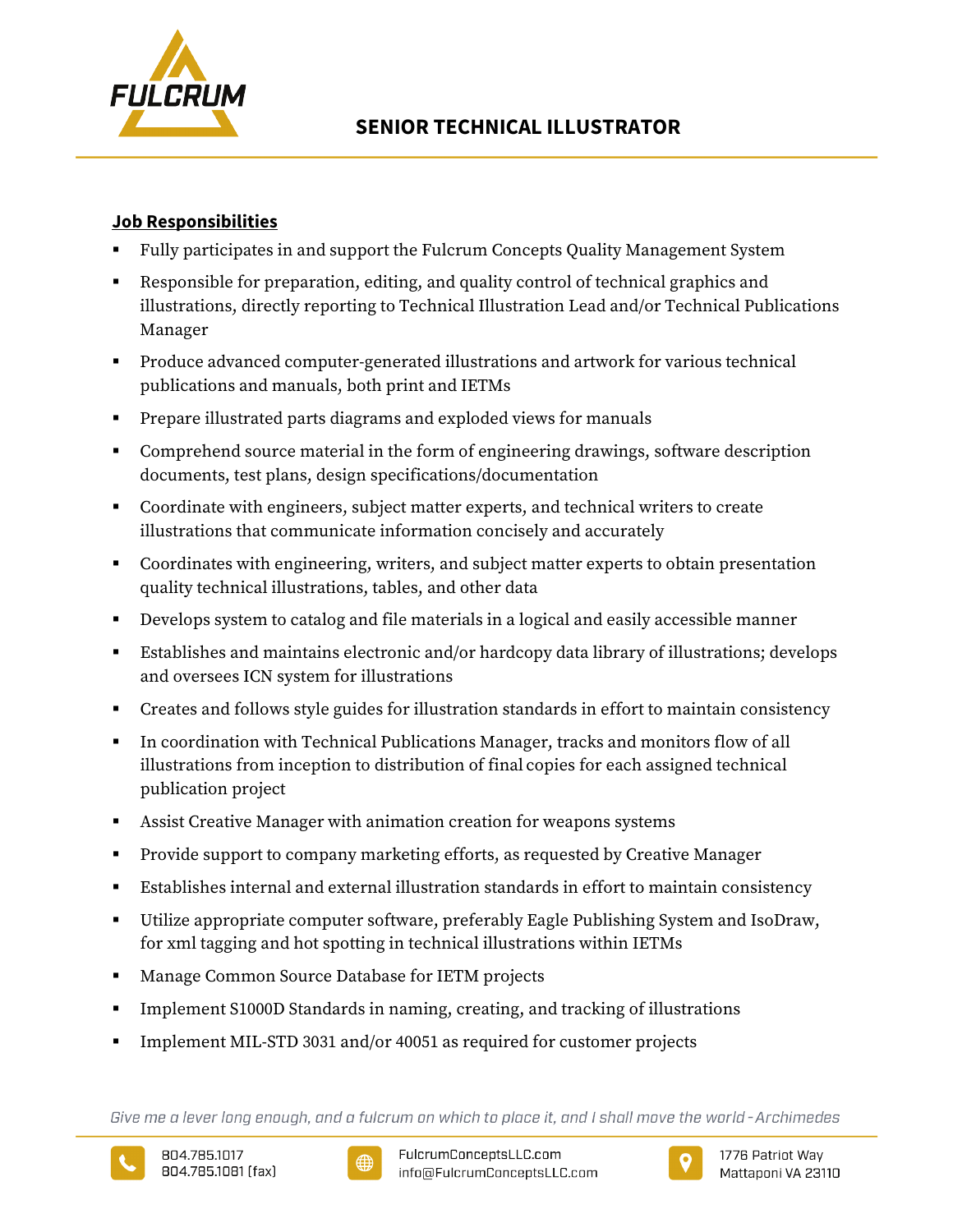## **Knowledge and Experience**

- Excellent written and verbal communication skills
- Strong organizational and analytical skills
- Ability to solve problems involving several options
- Requires analytical and quantitative skills
- Heavy emphasis on the use and knowledge of Solidworks Composer; Adobe Creative Cloud Illustrator and Acrobat DC; IsoDraw; and Maya
- Experience in MS Office Products (MS Excel, Access, Power Point, Word), Solidworks, Adobe Photoshop CC and Adobe InDesign CC, and Eagle Publishing System
- Strong attention to detail and follow-through
- **Proficiency in the management of complex tasks from inception to completion**
- Knowledge of applicable military standards, specifications and test practices is required
- Web design skills and ability to use graphics preferred
- Ability to use of models to create animations of weapons systems preferred

## **Security Clearance Requirement**

 Subject to a security investigation and may need to meet eligibility requirements for access to classified information and a SECRET, TS, or TS/SCI clearance may be required as well.

## **Education**

 Bachelor's Degree in graphics or engineering drafting related field preferred or combination of education, professional certification, and technical illustration experience. At least seven years professional experience required.

## **Benefits include:**

- 401(k) Safe Harbor Savings Plan
- Medical, Dental, and Vision Insurance Plans
- Short and Long Term and Disability
- Vacation and Sick Leave Packages
- 13 Paid Holidays each year
- 9/80 Work Schedule

*The assigned personnel are responsible for the listed duties and responsibilities plus any other direction and responsibilities assigned by the Managing Members.*